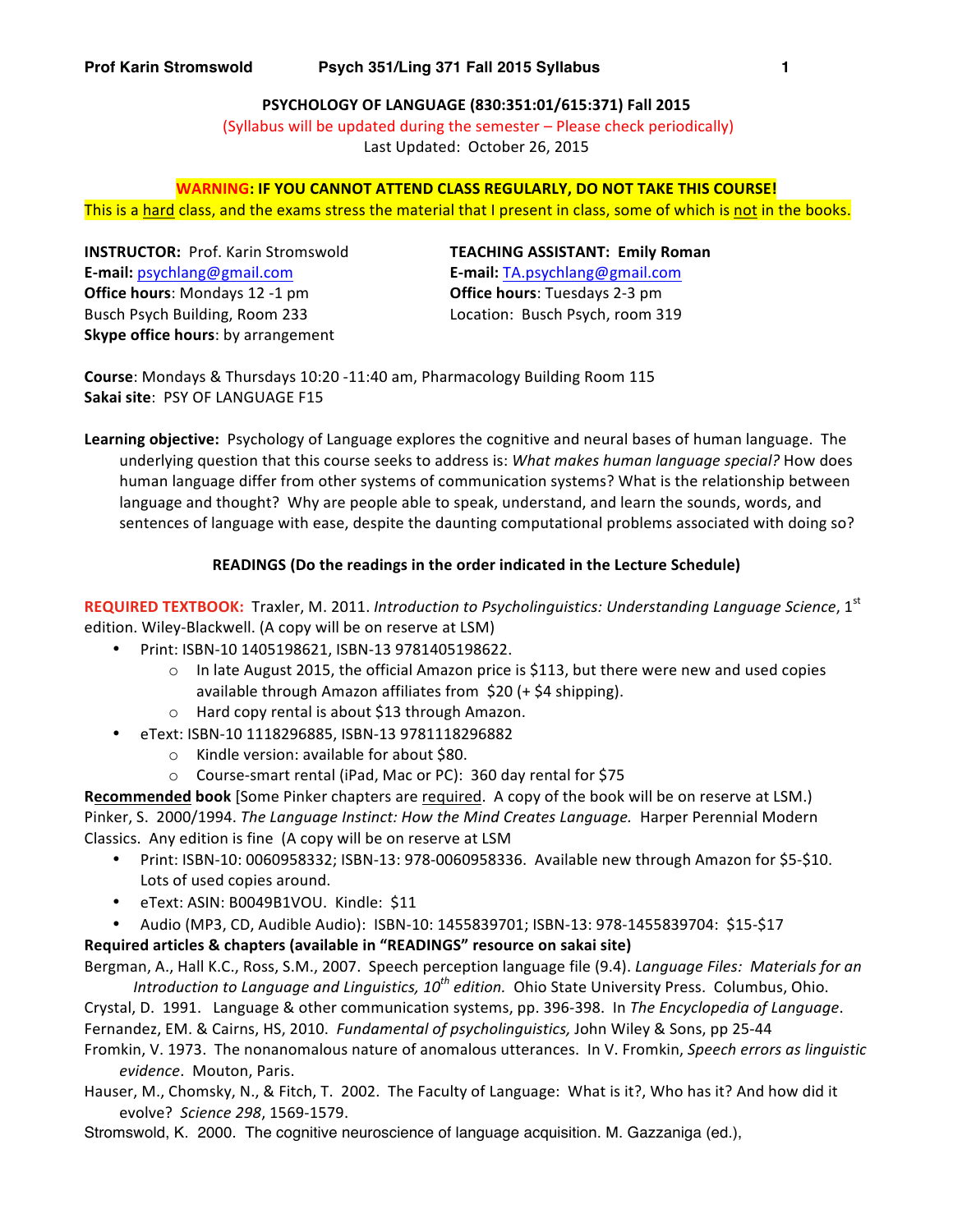*The new cognitive neurosciences, second edition*, 909-932. Cambridge, MA: MIT Press.

Stromswold, K. 2010. Genetics and the evolution of language: What genetic studies reveal about the evolution of language, pp. 176-190. In RV Larson, V. Deprez, and H. Yamakido (eds.), The Evolution of Human Language : Biolinguistic Perspectives. Cambridge University Press.

### Additional required and recommended readings may be assigned throughout the semester.

# **TENTATIVE LECTURE SCHEDULE**

| Unit 1: Language, Communication & Thought                        |                                   |                                                         |  |
|------------------------------------------------------------------|-----------------------------------|---------------------------------------------------------|--|
| Thur $9/3$                                                       | Introduction to Psycholinguistics | Fernandez & Cairns, pp 25 - 29.                         |  |
|                                                                  |                                   | Optional: Pinker, chap. 1-2                             |  |
| <b>TUES 9/8</b>                                                  | Language & Communication          | Traxler chap. 1, pp 1 - 18, Crystal, pp. 396 - 398      |  |
| Thur 9/10                                                        | Language & Communication          | Hauser, Chomsky & Fitch                                 |  |
| Mon 9/14                                                         | NO CLASS (Rosh Hashanah)          |                                                         |  |
| Thur 9/17                                                        | Language & Thought                | Traxler chap. 1, pp $18 - 30$ , Pinker, chap. 3         |  |
| Mon 9/21                                                         | Language & Thought                | Traxler chap. 1, pp 18 - 30, Pinker, chap. 3            |  |
| Unit 2: Sounds: Phonetics, Speech Production & Speech Perception |                                   |                                                         |  |
| Thur 9/24                                                        | Phonetics & Phonology             | Fernandez & Cairns, pp 29 - 44                          |  |
|                                                                  |                                   | Optional: Pinker, chap. 6                               |  |
| Mon 9/28                                                         | <b>Speech Production</b>          | Traxler, chap. 2, pp $51 - 54$ (skim $37 - 43$ )        |  |
| Thur 10/1                                                        | Speech Perception                 | Language File 9.4                                       |  |
| Mon 10/5                                                         | Speech Perception                 | Traxler, chap. 2, pp $54 - 72$                          |  |
| Thur 10/8                                                        | Speech Perception                 | Traxler, chap. 9, pp 325 - 344                          |  |
| <b>Unit 3: Word Processing</b>                                   |                                   |                                                         |  |
| Mon 10/12                                                        | Words & meaning                   | Traxler, chap. 3, pp 79 - 97; chap 9, pp 344 - 350      |  |
| Thur 10/15                                                       | <b>Lexical Access</b>             | Traxler, chap. 2, pp $37 - 51$                          |  |
| Mon 10/19                                                        | <b>Lexical Access</b>             | Traxler, chap. 3, pp 97 - 119                           |  |
| Thur 10/22                                                       | <b>Lexical Access</b>             | Traxler, chap. $3$ , pp $97 - 119$                      |  |
| Unit 4: Sentences: Syntax, Parsing & Production                  |                                   |                                                         |  |
| Mon 10/26                                                        | MIDTERM (in regular classroom)    |                                                         |  |
| Thur 10/29                                                       | Sentences & Syntax                | Pinker chap. 4                                          |  |
| Mon 11/2                                                         | Sentences & Syntax                | Fernandez & Cairns, pp 47 - 62                          |  |
| Thur 11/5                                                        | <b>Sentence Processing</b>        | Traxler, chap. 4, pp $141 - 183$ ; Pinker chap. $7 - 8$ |  |
| Mon 11/9                                                         | <b>Sentence Processing</b>        | Traxler, chap. 4, pp $141 - 183$ ; Pinker chap. $7 - 8$ |  |
| Thur 11/12                                                       | Sentence Production               | Re-read Traxler chap. 2, pp. 37-45; Fromkin 1973        |  |
| <b>Unit 5: Biological Bases of Language</b>                      |                                   |                                                         |  |
| Mon 11/16                                                        | Language Acquisition              | Pinker chap. 9, Stromswold 2000                         |  |
| Thur 11/19                                                       | Language Acquisition              | Traxler chap. 9, p 351-360                              |  |
| Mon 11/23                                                        | Neurolinguistics                  | Traxler chap. 13, (Optional: Pinker, chap. 10)          |  |
| Thur 11/26                                                       | No Class (Thanksgiving)           |                                                         |  |
| Mon 11/30                                                        | Neurolinguistics                  | Traxler chapter 14                                      |  |
| Thur 12/3                                                        | Neurolinguistics                  | Traxler chapter 14                                      |  |
| Mon 12/7                                                         | Genetics & Evolution of Language  | Stromswold, 2010, Pinker, chap. 11                      |  |
| Thur 12/10                                                       | Sign Language: Wrap up & review.  | Traxler chapter 12                                      |  |
| Wed 12/16,                                                       | <b>Cumulative Final Exam</b>      | In regular classroom                                    |  |
| $12 - 3$ pm                                                      |                                   |                                                         |  |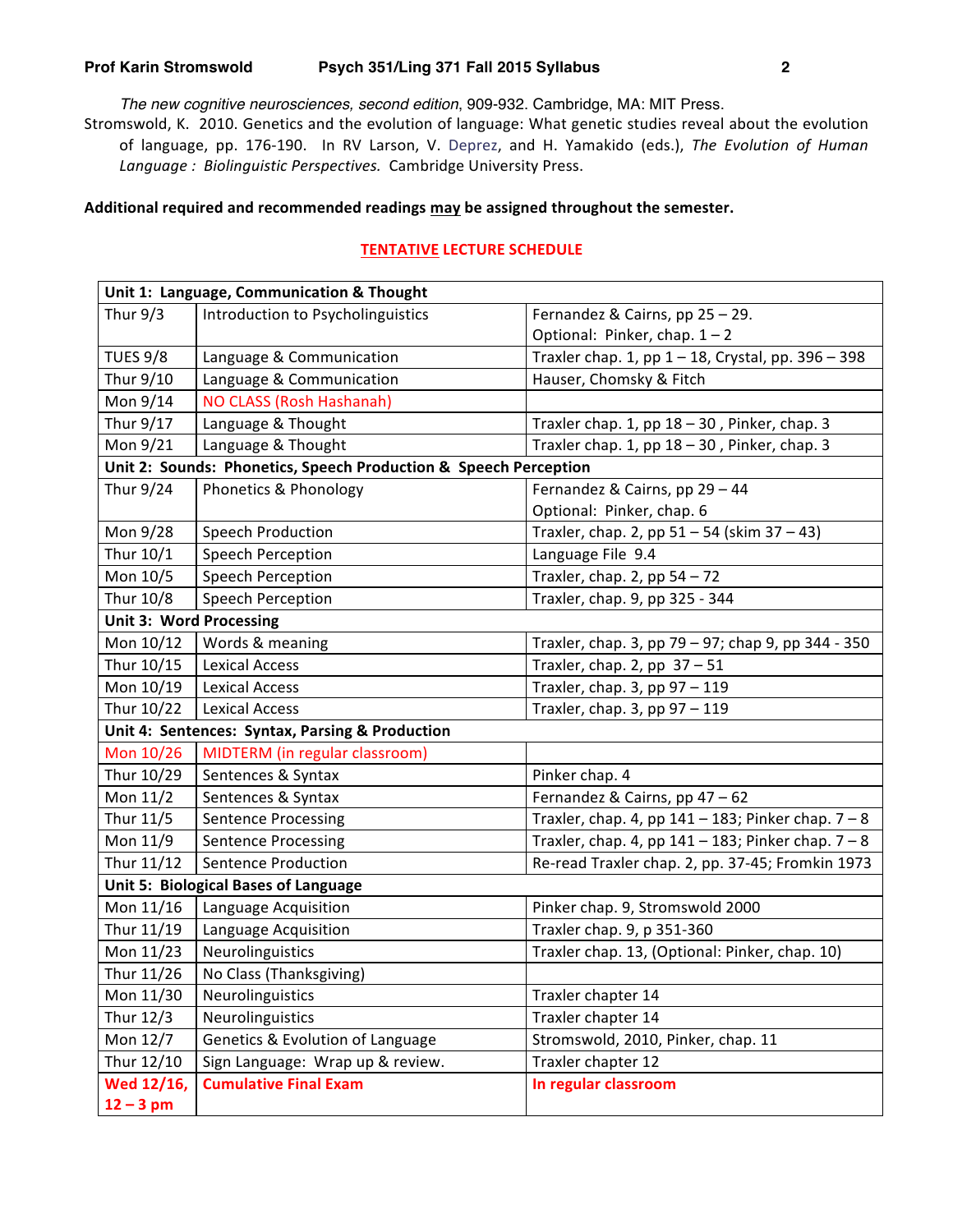#### **GRADING**

Final grades will be determined by the total number of points earned in the class. Grades will be scaled so that the top-scoring student receives 100 points for the course. For example, if the top scoring student earns 95 points during the course, all students will have an additional 5 points added to their final grade. Course grades will be assigned as follows:

**A** (90-100 points); B+ (85-89 points); B (80-84 points); C+ (75-79 points); C (70-74 points); D (60-69 points); F **(<60)**

**Attendance:** Worth 5-10% of grade

**Weekly online quizzes:** Worth  $\sim$  25% of grade (2 points per quiz)

**Midterm exam:** Worth between 25 – 30% of grade

**Final exam:** Worth between 40 – 45% of grade. Approximately one third of the questions on the final will cover material from the first 1/2 of the course and two-thirds of the questions will cover material from the second half of the course.

**Extra credit:** Students may earn up to 5 extra credit points

- 1 point for doing the "dry run/practice" online sakai quiz (see below)
- 1 point for each 2 page extra credit paper (maximum number: 4). See "Extra Credit" below for more info.

A note from a doctor, dean or other appropriate person will be required for makeup quizzes and exams and late extra credit assignments.

**Students with accommodations for disabilities:** If you are given classroom or exam accommodations (e.g., note-takers, extra time on exams), talk to me during the first 2 weeks of the course. In order to receive exam accommodations, you must provide me written documentation regarding the accommodations no later than 7 days before an exam. At this point, we will make specific arrangements about when and where you will take the exam. 

#### **WEEKLY ONLINE QUIZZES**

**Content.** There will be 12 - 13 online quizzes

- Non-cumulative: covers material in that week's lectures and reading assignments
- Test basic understanding of material you need to know to understand subsequent material

#### **Format:**

- Between  $5 10$  questions (multiple choice, true/false, matching etc.)
- Untimed (but only available for a 24 hours)
- Open book & notes
- All work must be done independently!
	- $\circ$  No copying, photographing or recording the questions
	- $\circ$  No collaborations or consultations with anyone else
	- $\circ$  No posting or discussing questions/answers with anyone else
	- $\circ$  Anyone caught GIVING or RECEIVING help on a quiz will get a zero for ALL quiz grades

#### **Mechanics**

Quizzes will be online on Sakai's tests/quizzes section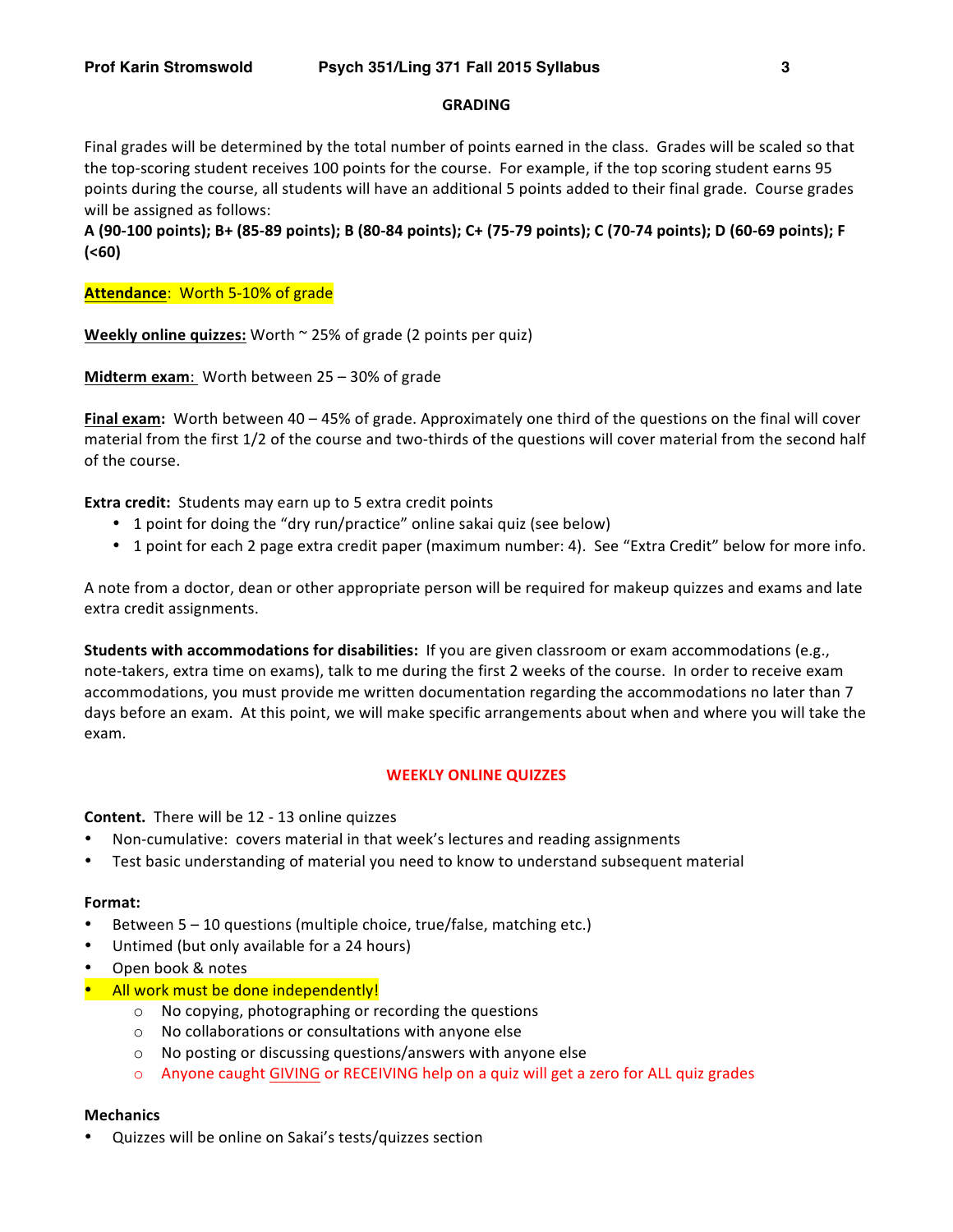- Quizzes will generally be "live" on Sunday from 12 am to 11:55 pm (for exceptions, see Quiz schedule below)
- Quizzes must be taken during the period that the quiz is "live."
- Location: You may take the quizzes wherever you want. Just make sure you have a GOOD internet connection and are able to see images and hear files.
- Number of quizzes: 12 (plus an extra credit "trial run" quiz. See below).

# **Benefits:**

- Can monitor progress/understanding of material
	- The material in this course builds on itself, just like in a math class, so it is important to keep up
	- $\circ$  Weekly quizzes reduce the temptation to procrastinate until right before the midterm or final
- Spaced learning is more effective than cramming

# **"Dry Run" Extra Credit quiz**

- Time: Friday  $9/4 \text{ } @$  12:00 am Fri  $9/11 \text{ } @$  11:55 pm
- Value: worth 1 extra credit point
- Material covered: mechanics of the course & quizzes (e.g., exam dates, listening to files, viewing pictures)
- Goals
	- $\circ$  Successfully access the system, take the quiz & save the results
	- $\circ$  Learn what the interface is like
	- $\circ$  Learn if you have technical problems (software/hardware incompatibility, internet issues, etc.)

# **TENTATIVE SCHEDULE OF QUIZZES**

| <b>Dates</b>                                                             | <b>TENTATIVE Topic</b>              |
|--------------------------------------------------------------------------|-------------------------------------|
| Friday $9/4$ - Friday $9/11$                                             | Extra Credit: Dry run quiz          |
| Sunday September 13                                                      | Language & Communication            |
| Sunday September 20                                                      | Language & Thought                  |
| <b>Sunday September 27</b>                                               | Phonetics & Phonology               |
| Sunday October 4                                                         | Speech Production & Perception      |
| Sunday October 11                                                        | Speech Perception                   |
| Sunday October 18                                                        | Words & Lexical Access              |
| Sunday October 25                                                        | NO QUIZ (Midterm on 10/26)          |
| Sunday November 1                                                        | Sentences & Syntax                  |
| <b>Sunday November 8</b>                                                 | <b>Sentence Processing</b>          |
| Sunday November 15                                                       | Sentence Processing & Production    |
| <b>Sunday November 22</b>                                                | Language Acquisition                |
| Tuesday 11/24 12 am - Sun 11/29 11:59 pm<br>(week of Thanksgiving break) | <b>Biological Bases of Language</b> |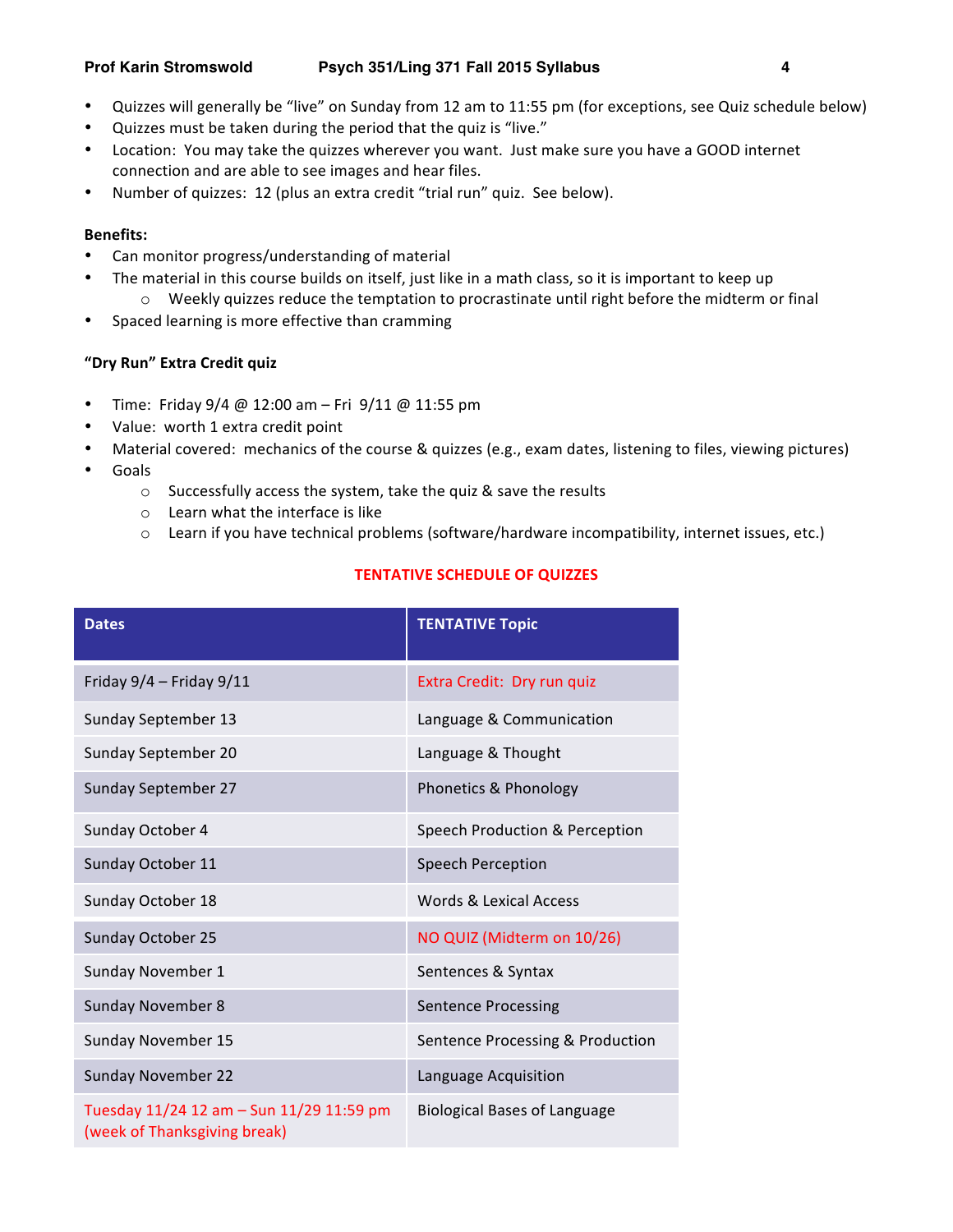Sunday December 6th Genetics & Evolution of Language

#### **EXTRA CREDIT PAPERS**

**PURPOSE:** Students may earn up to 4 extra credit points toward their final grade by writing two page papers on colloquia (talks), journal articles, or experiments that have to do with language. (See "THREE WAYS OF EARNING EXTRA CREDIT" below). The purpose of the extra credit assignments is to give students the experience of learning about language in the ways that a researcher/scientist learns about language.

**HOW MANY:** maximum of 4 papers, each of which is worth 1 point.

**CONTENT OF EXTRA CREDIT PAPERS:** You will receive one point toward your final grade for each two-page (double spaced) paper you write about an acceptable language colloquium, language experiment, or language development journal article. (See below for an explanation about what counts as "acceptable."). The content of extra credit papers is very flexible. Some possibilities are 1) a summary of the talk or paper, 2) what you liked/disliked about the talk or paper, 3) how you would change the talk or paper, 4) what you did and did not understand about the talk or paper, 5) how the material covered in the talk relates to what you have learned in class. The key is that your extra credit paper be written in your own words and contain your own thoughts. I do not expect a professional-quality paper, but plagiarism will not be tolerated! (See below for a description of plagiarism.)

#### **TENTATIVE deadlines for extra credit assignments**

Papers are due no later than 11:55 PM on:

EC #1: Friday October  $9^{th}$ EC #2: Friday October  $30<sup>th</sup>$ EC #3: Friday Nov  $20^{th}$ EC #4: Friday Dec  $5^h$ 

(You may hand in extra credit papers early, but late papers will not be accepted.)

**HANDING IN EXTRA CREDIT PAPERS.** Submit papers via the course Sakai site's Assignment 2 function.

On the top of your paper, give your name, RUID and email address. Depending on the type of extra credit paper, on the top of the paper, give the following info

- **Experiment:** date you did the experiment, and experimenter's name and phone or email)
- Talk: The date, speaker, & title of the talk.
- **Paper**: Full citation for the article (the authors of the paper, year of publication, the title of the paper, name of the journal, journal volume, page numbers).

# **THREE WAYS OF EARNING EXTRA CREDIT POINTS:**

**1)** COLLOQUIUM TALKS. Attend a colloquium that concerns language and write a 2-page double-spaced paper that summarizes the talk and what you have learned by attending the talk. Throughout the course, I will announce various colloquia/talks that count towards extra credit. Here a the list of talks that I currently know about: 

Tues Sept 8, 1 pm Dr. Ayesha Kidwai *(Jawaharlal Nehru University, School of Language, Literature and Culture Studies, Centre for Linguistics).* Topic TBA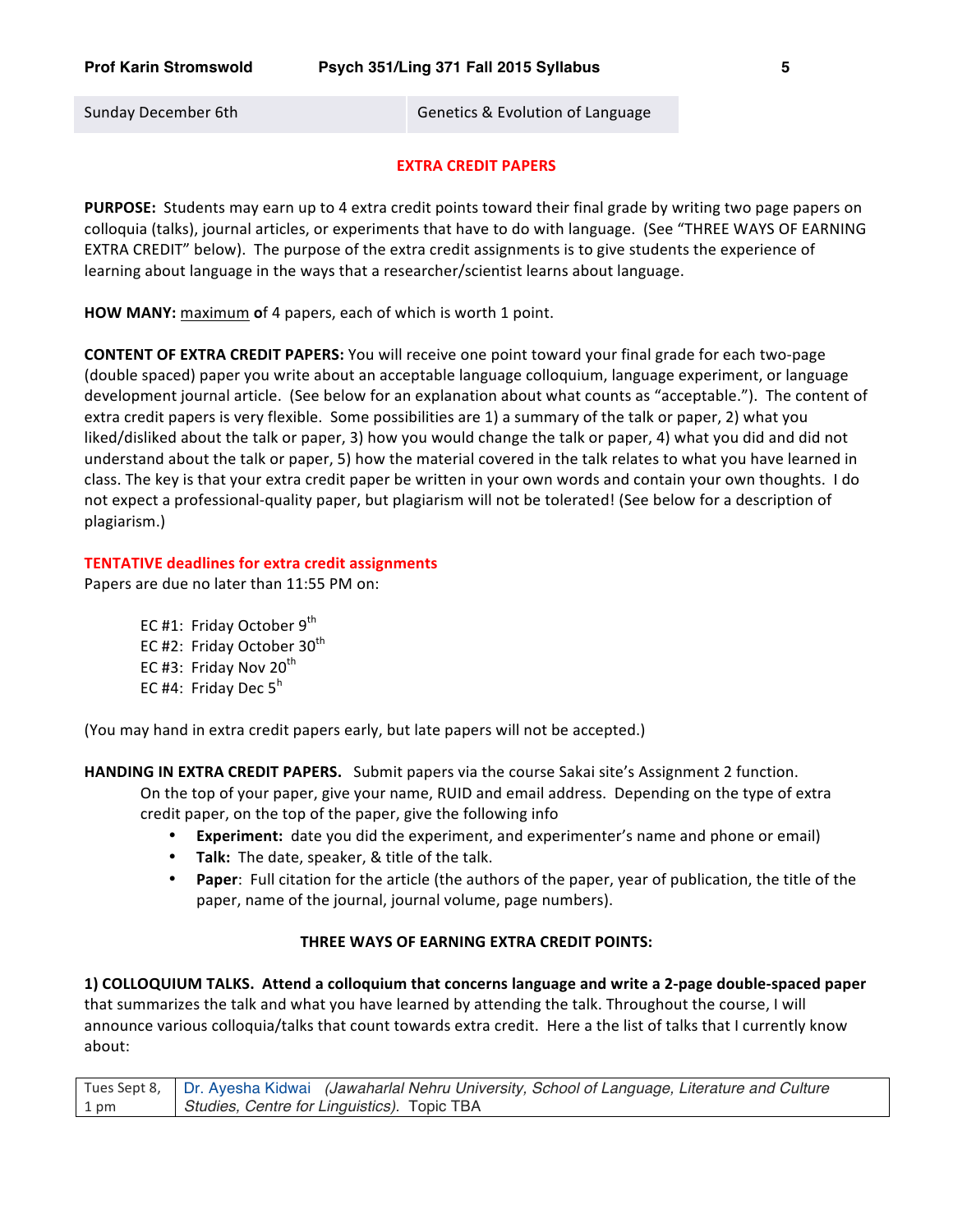**2) LANGUAGE EXPERIMENTS. Participate in a language experiment and write a 2-page double-spaced paper** that summarizes what you did in the experiment and what you think the experiment was investigating. If you are interested in doing an extra credit paper based on participating in a language experiment, the following researchers may have suitable experiments for which they need adult subjects.

# Language Acquisition & Processing Lab

Gwen Rehrig (glj16@scarletmail.rutgers.edu) Aldo Mayro (ajmayrojr@gmail.com) Katie Aveni (katieaveni@gmail.com) **Linguistics: http://rutgerslinguistics.sona-systems.com/Default.aspx?ReturnUrl=%2f**

Caveats about writing papers on language experiments:

- You may not be eligible to participate in some experiments (e.g., because of your language background)
- The researchers may not need participants
- It is possible (though very unlikely) that experiments conducted by the above researchers are not language-y enough. If in doubt, ask me before you do the experiment!

There may be other Rutgers researchers conducting language experiments on adults. Check with me before you do an experiment with someone not on this list so I can determine whether the experiment counts. When you speak with me, you will have to provide a printout that gives the name of the experiment, the experimenter or lab that is conducting the experiment, and the affiliation of the experimenter (e.g., Rutgers Psychology Department). When you hand in your paper, please append this print out.

**3)** JOURNAL ARTICLES. Read a peer-reviewed, published journal article on psycholinguistics and write a 2**page paper** about what you learned by reading the paper. In order to get credit, your paper must give the full citation for the article (the authors of the paper, year of publication, the title of the paper, name of the journal, journal volume, page numbers), and you must include as a separate attachment the abstract for the article.

Articles must have been published in the last 5 years (i.e., 2010-) and must appear in the following journals *Applied Psycholinguistics Brain & Language Journal of Child Language Journal of Psycholinguistic Research Journal of Neurolinguistics Language and Cognition Language and Cognitive Processes Memory & Language,* 

[If you really want to read an article that appears in some other journal, please speak to me before you read the journal paper so I can determine whether the journal article will count for extra credit. When you speak to me, you must bring a print out that has the name of the journal, the authors of the paper, the title of the paper, and the abstract. When you hand in your paper, please append a copy of the journal article. Book chapters, articles that appear in the popular press (e.g., New York Times, Scientific American, Time Magazine, etc.), and on-line articles (e.g., Wikipedia entries, NIH summaries, articles directed at parents, etc.) do not count.

How to find journal articles

- 1. Go to the following URL: http://www.libraries.rutgers.edu/rul/indexes/findarticles.shtml
- 2. [You can get an overview on how to find an article at RU, by going to the following URL] http://www.libraries.rutgers.edu/rul/how\_do\_i/find\_an\_article.shtml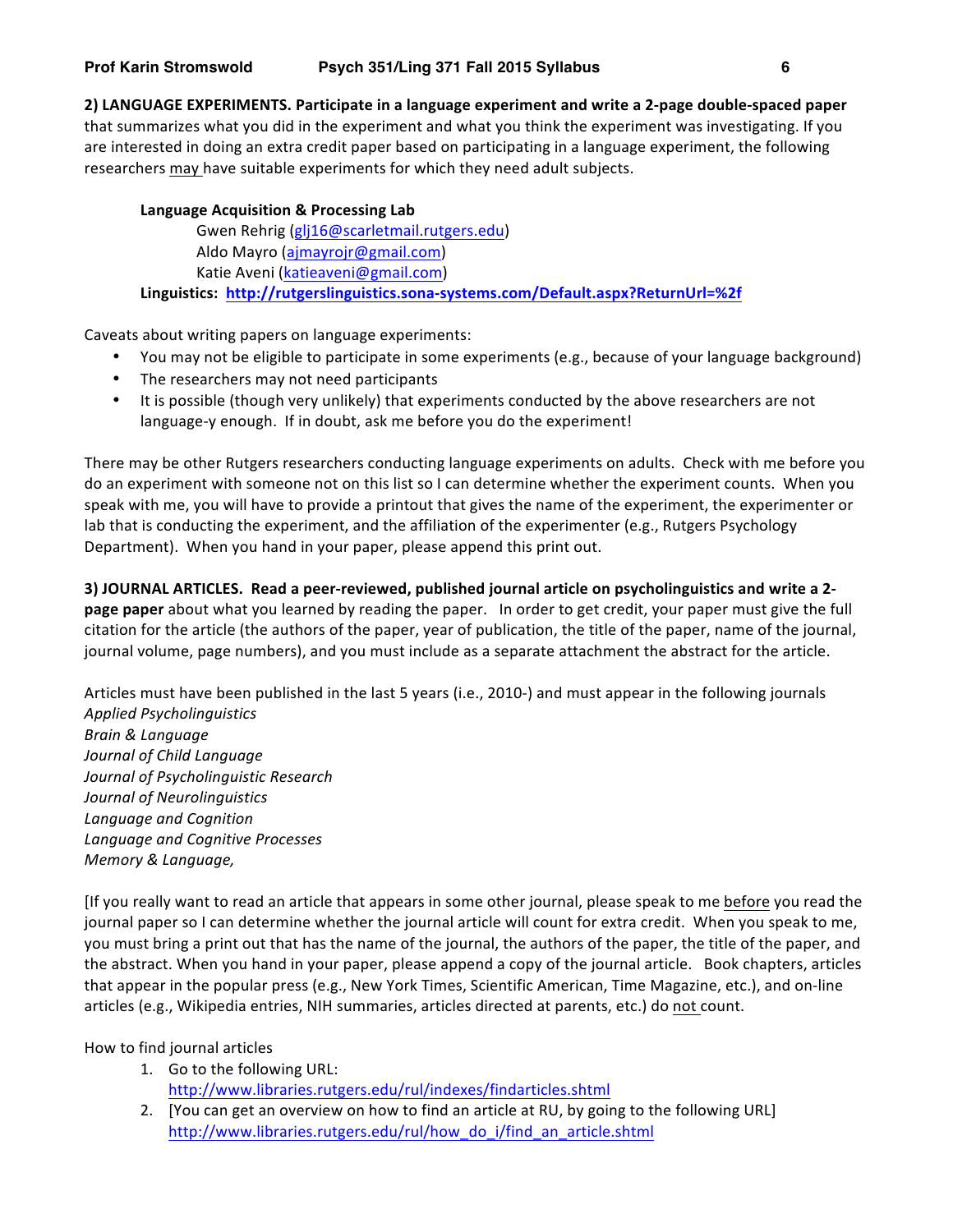- 3. Go to the link that says "Indexes and Databases" http://www.libraries.rutgers.edu/rul/indexes/indexes.shtml This lists all of the indexes and databases that RU subscribes to in alphabetic order and by subject.
- 4. For most of you, the most relevant databases will be: PsycInfo: http://www.libraries.rutgers.edu/rul/indexes/search\_guides/psycinfo.shtml Medline: http://www.libraries.rutgers.edu/rul/indexes/search\_guides/medline.shtml It is also not a bad idea to check the "by subject" to see if there are any additional or more specialized databases you should search.
- 5. Once you choose your database, login in by hitting the CONNECT button. You will be prompted to provide keywords or phrases.
- 6. The default search is a Keyword search. If "Map terms onto subject headings is "clicked", your terms will be used to find matching subject headings, a strategy that sometimes is useful when you are just beginning
- 7. If you want to search for a particular author, click the author icon, and then provide the last name of the author and the author's first initial.
- 8. If you "unclick" "map term to subject heading", the system will yield matches where that word appears in the journal title, author, journal title or abstract.
- 9. If you get too many hits, you can use the "LIMIT" function to limit your search to particular years, articles with abstracts, review articles, age groups, population groups (e.g., animals vs. humans), publication type etc. For example, if you merely search for "autism" on PsycInfo, you will get 16155 hits ... far too many to even read the abstracts of. But let's say I am interested in animal models of autism, and only want articles written in English, with an abstract. By limiting my search to English, abstract and animal, I get a semi-manageable 205 hits.
- 10. Another strategy for when you get too many hits is to use the COMBINE function to combine the results of two or more searches. For example, on PsychInfo, combining the searches for "autism" with "genetics" yields a hefty 679 hits. Combining "autism", "genetics" and "twin" will pick out the articles that have all 3 words, in this case a manageable 41 hits.
- 11. Once you have found a reference for something that appears in a journal, see if Rutgers has an electronic version of the journal by going to the following URL: http://www.libraries.rutgers.edu/rul/rr\_gateway/ejournals/ejournals.shtml Most of the time you will be interested in electronic journals, not electronic government journals.
- 12. Even if the RU Library does not have the electronic version of the journal, they may have a hard copy version of the journal. You can check this by going to: http://www.libraries.rutgers.edu/rul/how\_do\_i/subscribes.shtml

A good summary of databases available to Rutgers students can be found at the following URL and its links: http://wire.rutgers.edu/research\_finding\_library.html

# **PLAGIARISM**

**DO NOT PLAGIARIZE.** If you are caught plagiarizing any extra credit assignments, you will not receive for any of their extra credit assignments. Furthermore, depending on the egregiousness of the plagiarism, I reserve the right to lower your final grade and/or notify your dean about the plagiarism.

# WHAT IS PLAGIARISM?

1. If you copy something that is in print ANYWHERE (books, journals, popular magazines, on-line. blogs, mailing lists etc.), you are plagiarizing.

- 2. Taking someone else's words and substituting a word here or there is still plagiarism.
- 3. Paraphrasing someone else's words but 'borrowing' their line of argument and reasoning is plagiarism.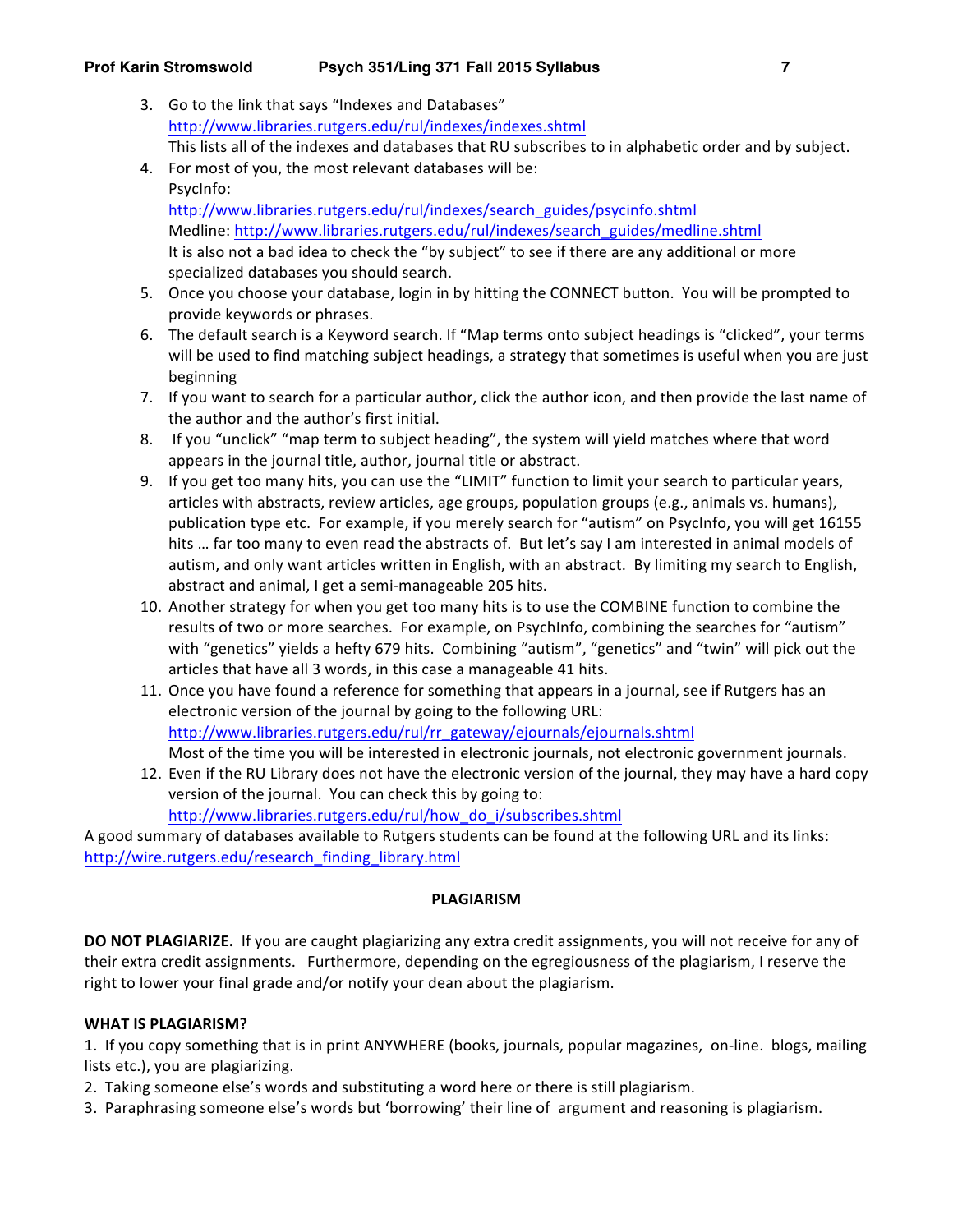4. Plagiarism is stealing. Better to hand in something that is yours but not polished, than to hand in something that is perfect but stolen.

5. For more guidelines on plagiarism, see http://wire.rutgers.edu/research\_plagiarism.html

# WARNING ABOUT USING COMMERCIAL SITES (e.g., StudyBlue etc.)

1. All of the materials on this course's sakai site are copyrighted (e.g., syllabus, lecture notes, lecture slides, study guides, tests, readings, etc.)

- $\circ$  They are exclusively for students enrolled in the course
- $\circ$  You may download sakai resources and edit them as you wish for the purposes of preparing for this course.
- $\circ$  You may not give or sell the material to anyone who is not enrolled in the course
- $\circ$  Specifically, you may not publish or post any of the material on another non-commercial or commercial site (e.g., StudyBlue etc.). Doing so is illegal.
- 1. What appears on StudyBlue is often inaccurate, out-of-date etc.

# **LECTURE SLIDES**

**WARNING:** The posted lecture slides are only meant to aid you in taking notes during class. They are not substitutes for attending class.

At the beginning of a topic, I will post the lecture slides for that topic. I recommend you look over the slides before lecture and bring a copy of them to class to take notes on. Three caveats about the slides

1. The lecture slides are only meant to aid you in taking notes during class, and to remind you of what was covered in class. They are not substitutes for attending class.

2) Because I post the slides BEFORE the lectures, they are subject to change. I recommend that you check the sakai site periodically to make sure you have the most up-to-date version.

3) Despite my best efforts, sometimes the slides will contain typos. If you think you have found a typo, send email to psychlang@gmail.com

# **UNGRADED EXERCISES**

Periodically, I may give you exercises to do at home. These exercises are designed to help you learn the material and/or extend your knowledge. You will not be asked to do hand them in and they do not count towards your grade. Answers will not be posted. Rather, if you have trouble with an exercise, you should ask me to go over it in class or you can get help during my office hours or the TA's office hourse.

In general, you should do exercises after the corresponding lecture. For example, you should do the Language & Communication exercise after the Language & Communication lecture. Sometimes, we will go over the exercises in the beginning of the next class. Sometimes we will do so because a number of students had trouble completing the exercise, and sometimes we will do so because the exercise involves students generating their own examples of phenomena.

# **Some hints for doing well in this class:**

1. **Come to every class and take good notes.** If you do miss a class, get the notes from a classmate. I stress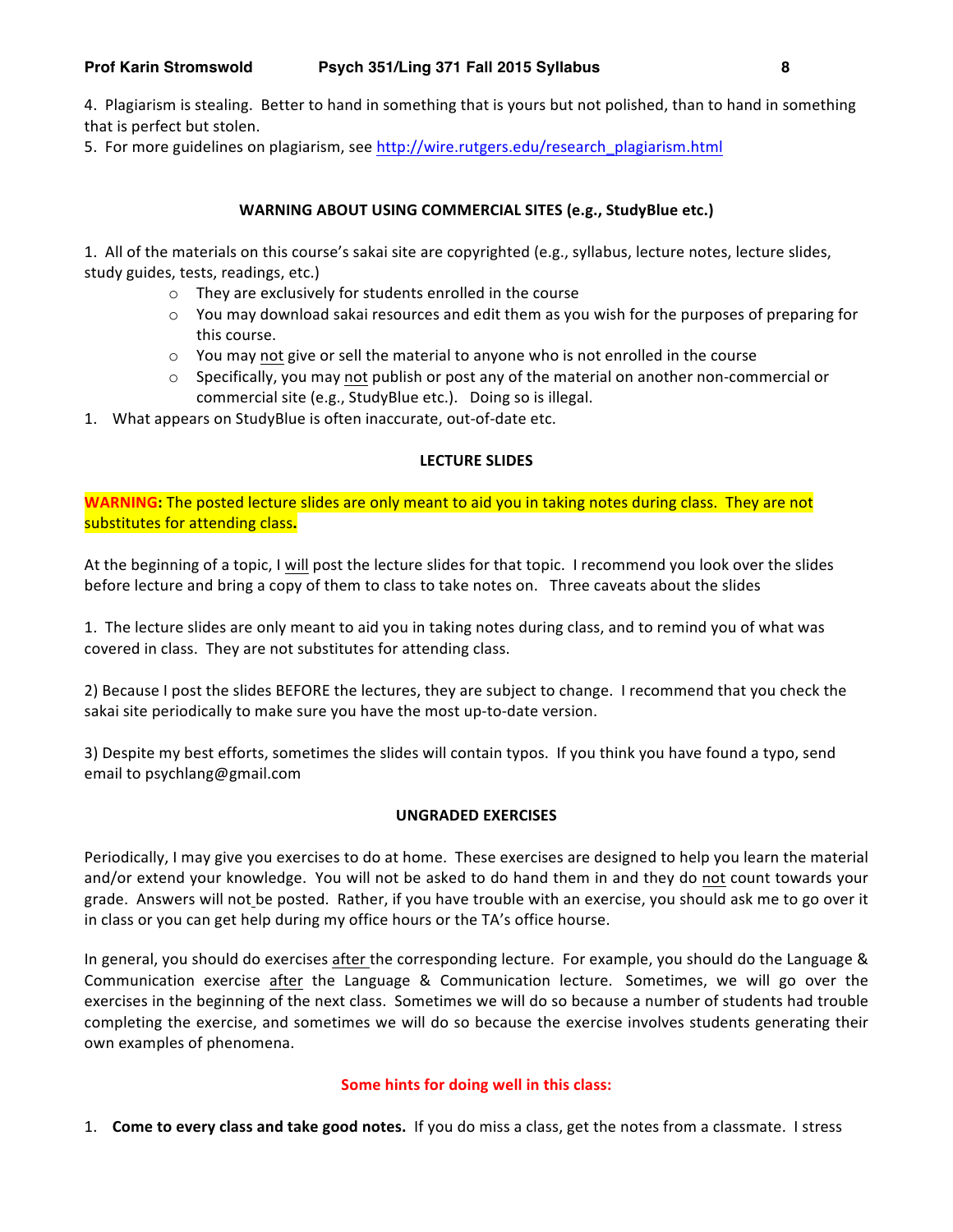different topics in my lectures than those stressed in the readings. The material I stress in lecture tends to appear on exams.

- 2. Spend 10 minutes immediately after each lecture going over your lecture notes, reconstructing the lecture and making sure you understand the "key concepts" for the day.
- 3. Spend the 10 minutes before each lecture going over the lecture notes and "key concepts" from the previous class.
- 4. Try to at least skim the assigned readings before each class.
- 5. When you go back and reread the books, use the lecture notes to guide your reading.
- 6. If you are having trouble with one of the readings for a topic, try the other reading for the topic.
- 7. If you don't understand something said in the lectures or in the readings, let me know. Ask a question in class or come to my office hours. Chances are if you are confused, others are too.
- 8. Use the posted slides, your lecture notes and the "key concepts" to review for exams
- 9. Come to my office hours!
- 10. Use the chat room! Chances are if you have a question, someone can answer it.
- 11. Form a study group and quiz each other on key concepts. Study groups can be physical or virtual.
- 12. Create a group study document
- 13. The quizzes are designed to assess whether you have learned the material in a unit. Even though the quizzes are open book and untimed, you will get more out of them if you have done the readings and reviewed your notes and the slides BEFORE you take a quiz.
- 14. **Do not try to cram.** The material in this course builds on itself, just like in a math or physics course and the exams are cumulative. If you don't learn the material in the beginning of the course, you are going to be lost.

# **KEY CONCEPTS**

# (Please see the Key Concepts given on lecture slides)

# **Some Related Websites**

# **UNIT 1: LANGUAGE, COMMUNICATION AND THOUGHT**

# **General info**

http://www.yourdictionary.com/library/index.html#baldi Tongue in-cheek language essays

http://www.theonion.com/content/radio\_news/rules\_grammar\_change?utm\_source=slate\_rss\_1 More language humor

http://www.geocities.com/CollegePark/3920/index.html

An overview of the field and brief descriptions of its subdisciplines.

http://www.mc.maricopa.edu/academic/cult\_sci/anthro/Language/what1.html An introduction to the patterning of sounds, words, and phrases. Includes exercises and sound clips.

http://www.zompist.com/langfaq.html Linguistics FAQ

# Animal communication & non-linguistic human communication systems: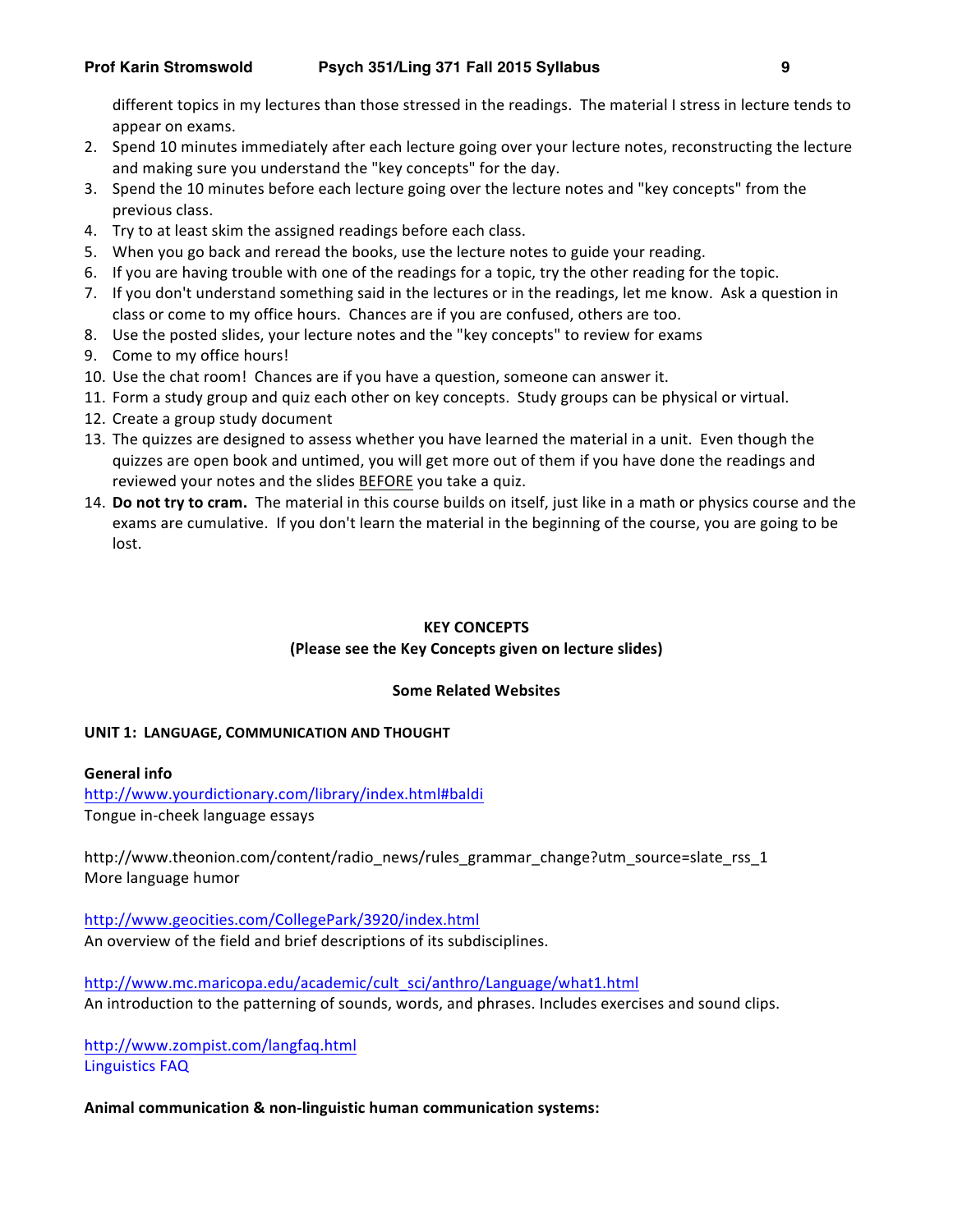**Ape Genius**. Experts zero in on what separates humans from our closest living relatives

http://ruccs.rutgers.edu/~karin/Alex\_obit.pdf New York Times Animal communication article

http://ruccs.rutgers.edu/~karin/DrDoolittleNYT2004.pdf

Stephen Anderson & Dr. Doolittle's delusion.

http://www.argyroneta.com/s4b/sem02.html A paper with explanations of various types of signs and their interpretations.

http://www.yourdictionary.com/library/ling002.html Light hearted essay about animal communication

# http://www.angelfire.com/sc2/nhplanguage/

The homepage for a project conducted by a seminar at the University of Leuven in Belgium. Includes a paper reviewing evidence for and against the existence of language in apes, with particular attention to Savage-Rumbaugh's work with Kanzi, the bonobo chimpanzee. Features a useful collection of links.

# **More Ape Language http://www.slatev.com/player.html?id=1630417590**

## **KANZI THE BONOBO.** Launch interactive

What would it be like to converse with a bonobo? According to primatologist Sue Savage-Rumbaugh, a lead scientist at the Great Ape Trust of Iowa, these apes cannot only understand language, but some of them can convey their thoughts and feelings to humans and to each other by pointing to any of hundreds of symbols on lexigram keyboards. In this audio slide show, meet Kanzi, the Trust's alpha male, who has demonstrated an extraordinary ability to communicate on our terms.

#### http://www.brown.edu/Departments/Anthropology/apelang.html

Includes links to general Web sites concerned with primate research and primate communication, books and texts, newsgroups, and bulletin boards.

#### http://www.pbs.org/newshour/bb/science/chimp\_5-6.html

The transcript of a PBS segment looking at both sides of the issue of language use among apes. Focuses on the work of Rumbaugh and Savage-Rumbaugh with Kanzi, the bonobo chimpanzee.

#### http://natzoo.si.edu/zooview/exhibits/thinktan/olp/olp.htm

Describes a language training program for orangutans at the National Zoo in Washington, DC, in which orangutans use computers with touch screens.

#### http://www.cages.org/research/pepperberg/index.html

Describes Irene Pepperberg's work with African Grey Parrots. Her claims for language in parrots are reported in favorable terms here

http://www.abc.net.au/oceans/whale/song.htm Whale songs **Sapir-Whorf Hypothesis** http://venus.va.com.au/suggestion/sapir.html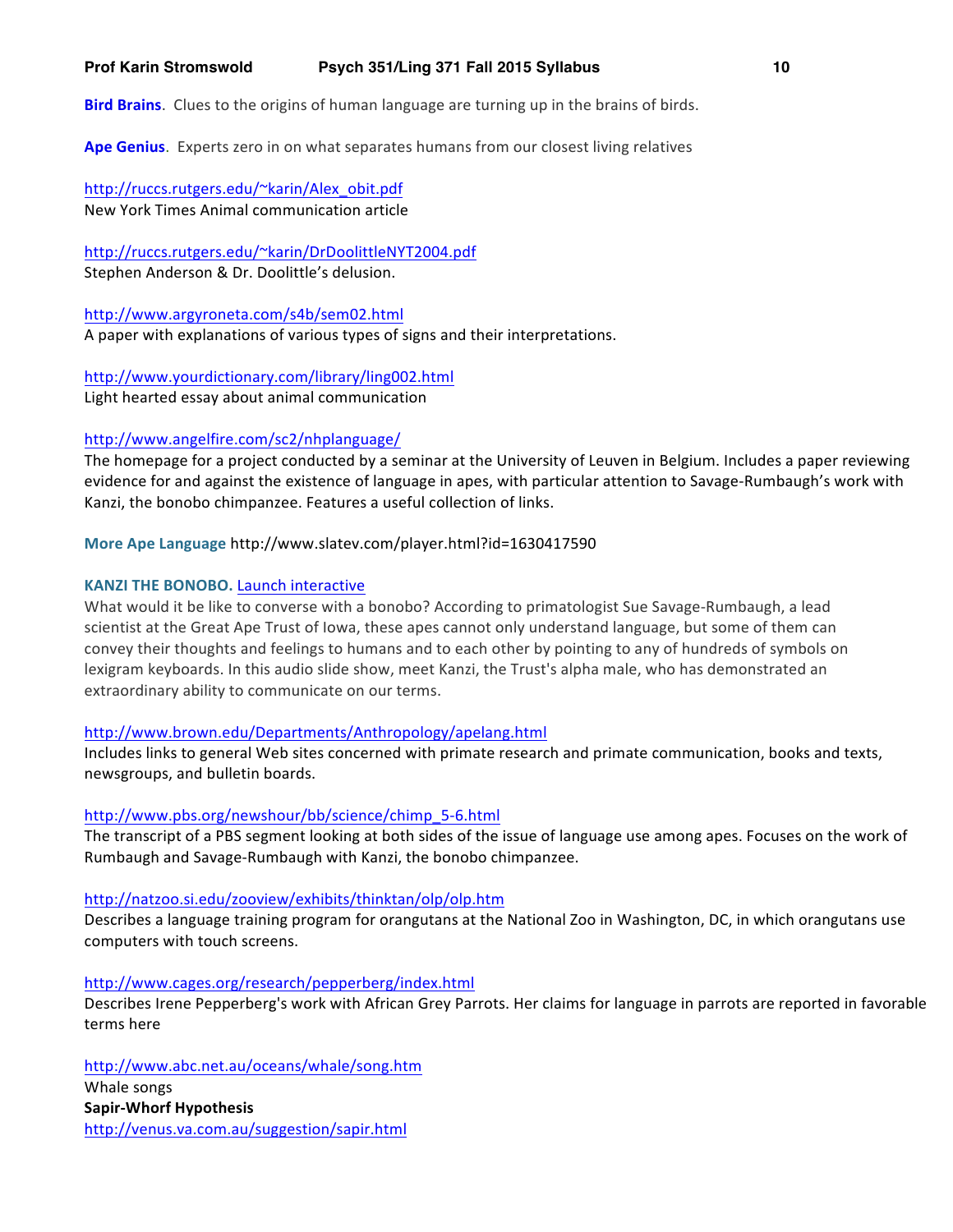http://www.linguistlist.org/topics/sapir-whorf/ http://www.ecst.csuchico.edu/~atman/Misc/eskimo-snow-words.html

## **UNIT 2: SOUNDS: PHONOLOGY, ACOUSTICS & SPEECH PERCEPTION**

http://hctv.humnet.ucla.edu/departments/linguistics/VowelsandConsonants/vowels/contents.html Lots of video and audio clips of sounds around the world

# http://www2.arts.gla.ac.uk/IPA/ipa.html

Includes the full IPA chart and audio files, as well as information on the organization.

# http://www.umanitoba.ca/linguistics/russell/138/notes.htm

Notes from a phonetics course at the University of Manitoba, including phonetic transcriptions of English, vocal tract anatomy, properties of consonants and vowels, and acoustic phonetics, among other things.

# http://www.ling.yale.edu/Ling120/index.html

The homepage for a course at Yale. Includes lecture materials and audio-video clips.

# http://www.phon.ucl.ac.uk/project/siphtra.htm

These interactive tutorials from University College London are part of a project called System for Interactive Phonetics Training and Assessment. They include voicing, plosives (i.e., stops), and other topics.

# **UNIT 3: WORDS: MORPHOLOGY, SEMANTICS AND THE LEXICON**

http://thisisnotthat.com/humor/language.html#conundrum Linguistic conundrums

# http://www2.hawaii.edu/~bender/paradox.html

Morphological paradoxes

# http://www.yourdictionary.com/library/ling005.html

This short essay from Robert Beard's files illustrating what morphology is begins with "Jabberwocky," compares lexemes and morphemes, and makes a stop at Tagalog reduplication along the way.

# http://www.ruf.rice.edu/~kemmer/Words/morphemes.html

A definition and illustration of the concept of a morpheme using examples from English.

# http://www.quinion.com/words/articles/unpaired.htm Unpaired words or why people aren't couth, kempt or ruly

http://www.geocities.com/Heartland/Lane/7867/humor/humor10.html

Humor piece using unpaired words "How I met my wife" by Jack Winter (from the July 25th1994 *New Yorker*)

# http://www.libraries.rutgers.edu/rul/indexes/search\_guides/oed.shtml

The Oxford English Dictionary. Probably the world's best dictionary for English. Entries include detailed etymologies for most words. (Requires Rutgers account to access this website).

http://pages.zoom.co.uk/leveridge/dictionary.html An English neologism on-line dictionary (UK-leaning)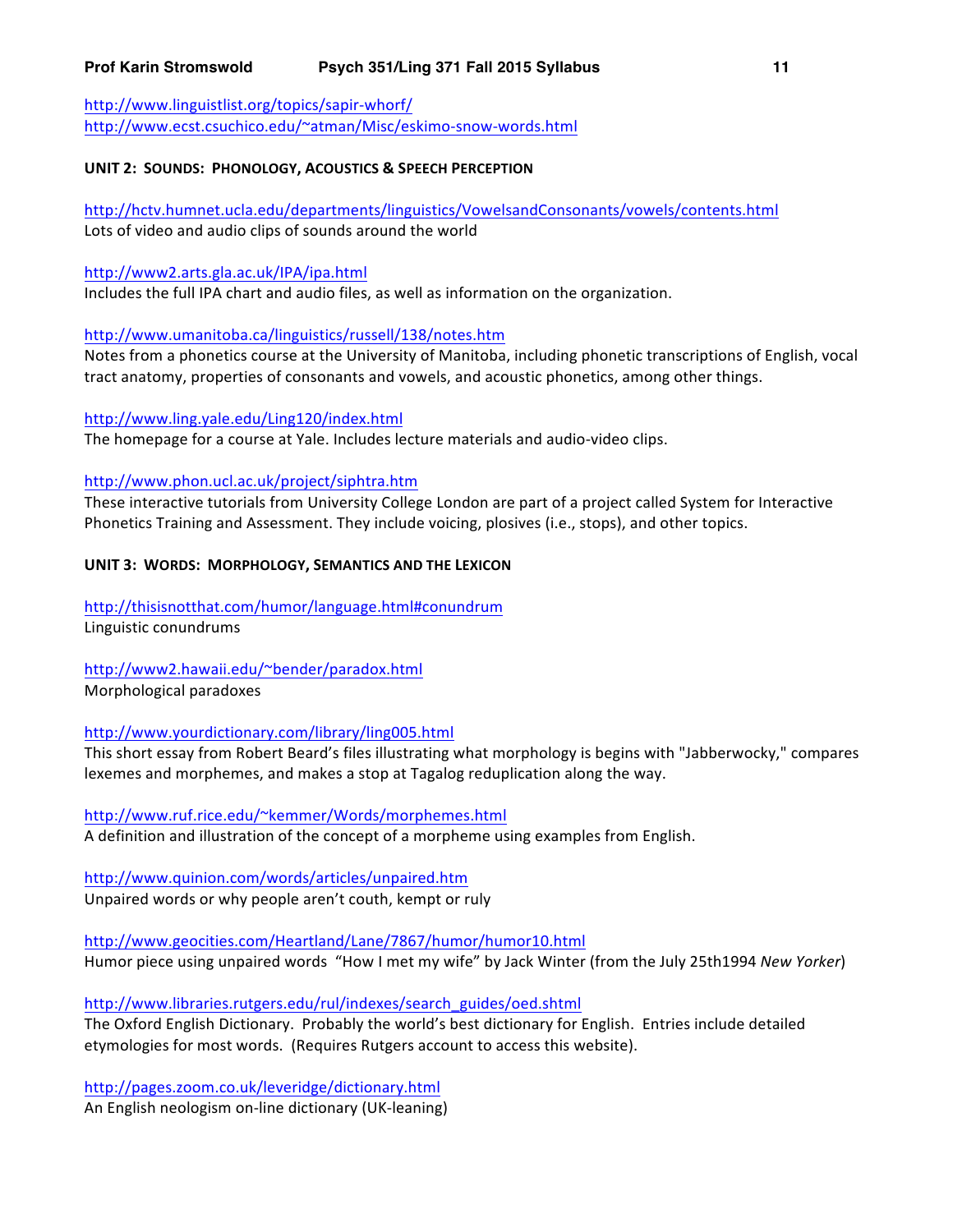#### http://www.rdues.liv.ac.uk/newwords.shtml

This site contains 'new' English words culled from the *Independent* newspaper from 1997 to1999.

http://thisisnotthat.com/humor/language.html#office Office slang

http://www.csupomona.edu/~jasanders/slang/ College slang project homepage

http://www.csupomona.edu/~jasanders/slang/top20.html Top 20 college slang words for 2002

**UNIT 4: SENTENCES: SYNTAX, PARSING & PRODUCTION**

http://www.yourdictionary.com/library/ling004.html A lighthearted introduction to syntax from Robert Beard's files.

http://www.yourdictionary.com/library/ling003.html A lighthearted introduction to syntax from Robert Beard's files.

#### http://babelfish.altavista.com/translate.dyn

This engine translates entire paragraphs back and forth between English, French, German, Italian, Portuguese, and Spanish.

#### **Speech errors:**

http://www.departments.bucknell.edu/linguistics/lectures/05lect16.html http://www.lsadc.org/Fromkin.html

#### What I meant to say was: Ambiguous sentences, headlines, signs etc.

http://thisisnotthat.com/humor/language.html#bulletins http://thisisnotthat.com/humor/language.html#signs http://monster-island.org/tinashumor/humor/headline.html http://www.departments.bucknell.edu/linguistics/synhead.html

What I though you said was: AKA mondegreens (misunderstood song lyrics)

http://www.rulefortytwo.com/mondegreens.htm http://www.rulefortytwo.com/mondegreenhall.htm http://www.punkhart.com/dylan/lyrics/mondegreens.html http://strangeways.tripod.com/mondegreens.html

### **UNIT 5: THE BIOLOGICAL BASES OF LANGUAGE**

**Language acquisition** http://www.yourdictionary.com/library/ling001.html Humorous piece on language acquisition

#### http://childes.psy.cmu.edu

CHILDES: Child Language Data Exchange System. Tools for studying children's language acquisition through the study of conversational interactions. The site features a database of transcripts, programs for analysis, and methods of coding data, among other things.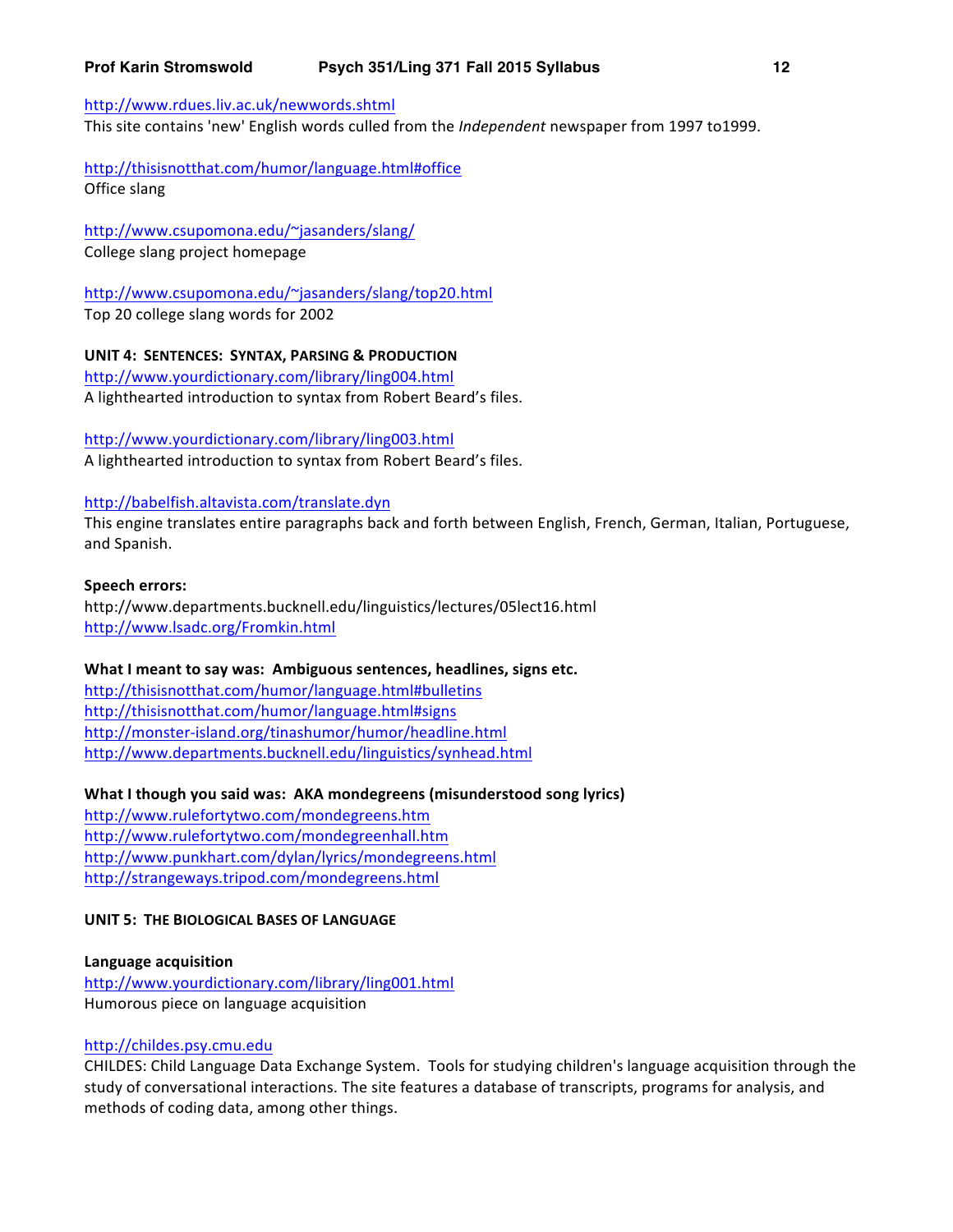# http://www.sci.sdsu.edu/cdi

The MacArthur Communicative Development Inventories. These are parent report forms to assess the development of language and communication in children. Included are lexical norms for English vocabulary acquisition showing when particular words and expressions are acquired.

http://www.pbs.org/saf/1205/video/watchonline.htm Growing up different. http://www.pbs.org/wgbh/nova/transcripts/2112gchild.html

Nova #2112G: Secret of the Wild Child. The broadcast transcript of a *Nova* program on Genie. Includes interview material with Susan Curtiss and others involved in caring for Genie and studying her development.

Deafness : http://www.pbs.org/wnet/soundandfury/ http://www.bbc.co.uk/science/horizon/silenttran.shtml

Down Syndrome: http://www.nas.com/downsyn/

Williams Syndrome: http://www.williams-syndrome.org/facts.htm

Autism: http://www.autism-society.org/

## **Neurolinguistics**

Author: Keith Johnson & J. Alex Becker Institution: Harvard Medical School The Whole Brain Atlas: Images, scans, movies etc. of normal & disordered brains http://www.med.harvard.edu/AANLIB/home.html

Author: John W. Sundsten Institution: University of Washington, Seattle. 2-D and 3-D views of the brain from cadaver sections, MRI scans, and computer reconstructions. http://www9.biostr.washington.edu/cgi-bin/DA/PageMaster?atlas:Neuroanatomy+ffpathIndex:Splash^Page+2

Sundsten & Mulligan's interactive neuroanatomy syllabus: http://www9.biostr.washington.edu/cgibin/DA/PageMaster?atlas:NeuroSyllabus+ffpathIndex:Splash^Page^Syllabus+2

Talking Brains http://www.talkingbrains.org/

National Institute of Deafness and Other Communication Disorders http://www.nidcd.nih.gov/Pages/default.aspx

National Institute of Neurological Disorders and Stroke http://www.ninds.nih.gov/

Video of how ischemic strokes happen http://www.nytimes.com/packages/khtml/2007/05/25/health/20070528\_STROKEB\_FEATURE.html

http://www.biology.about.com/science/biology/library/organs/brain/blbrain.htm